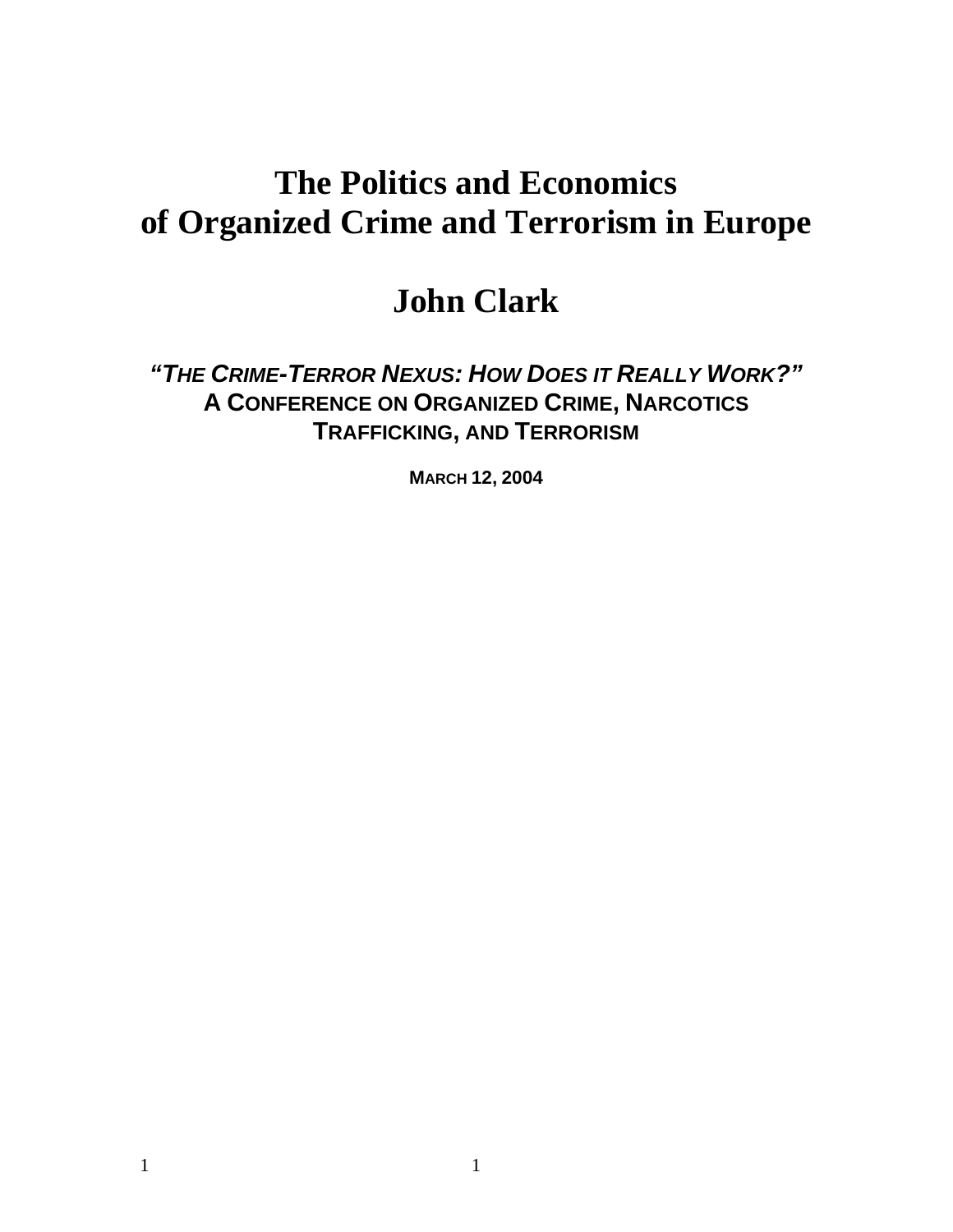## **What's at Stake?**

The 1990s witnessed two disturbing processes that seemed in many cases to coincide and converge. First, "globalization" — the increasingly unimpeded flow of ideas, capital, goods, and people across borders — was matched by a transformation in the world of crime. Transnational criminal organizations (TCOs) have been around since long before capitalism. But during the 1990s new criminal organizations emerged displaying much greater degrees of complexity and sophistication than groups in the past. They were able to control large parts of local, national and even international economies. In some countries of the former Soviet bloc and the developing world, criminal groups managed to "colonize" significant parts of governments.

The second disturbing process was the rise of what has been called "new terrorism." The typical "old terrorist" organization:

- $\checkmark$  Tended to root its demands and aspirations in political demands, most commonly ethnic separatism or Marxism-Leninism.
- $\checkmark$  Received backing or "sponsorship" funding, training, material or logistical support — from outside states.
- $\checkmark$  Employed violence against innocent civilians in ways intended to attract mass publicity rather than inflict mass casualties.

"New terrorist" organizations differed in many crucial respects:

- $\checkmark$  Radical Islam supplanted secular communism and either replaced or supplemented ethnic nationalism as the driving ideological force.
- $\checkmark$  The nature of "state sponsorship" changed. Countries such as Iran and Syria still provided support for organizations such as HAMAS or Hizballah. But it would be difficult to demonstrate that these terrorist organizations were carrying out orders from their sponsors. Many new terrorist groups seemed to have no state sponsors at all, which required them to seek independent and often innovative sources of funding. In the case of al-Qaeda in Afghanistan, it could be more accurate to view the Taliban before its toppling as a terrorist sponsored state.
- $\checkmark$  New terrorist groups seemed much more eager to carry out operations that would result in thousands rather than dozens of casualties. Terrorists obtaining and using chemical, biological, and nuclear weapons emerged as a very real threat in the 1990s. But weapons of mass destruction were not the only problem in this respect. The attacks of 9-11 confirmed what foiled or botched terrorist operations in the 1990s had revealed throughout the 1990s: new terrorist organizations were capable of imaging new and often counter-intuitive ways of producing large numbers of dead bodies.

These changes in terrorism and transnational organized crime seemed more apparent in Europe than in the United States. Europe's geographic proximity to the crumbled Soviet bloc meant it saw on a daily basis the new criminal organizations that came from the East. Europe's larger and more visible Muslim populations probably may have made European policymakers more conscious of rising radical Islamic extremism. By contrast,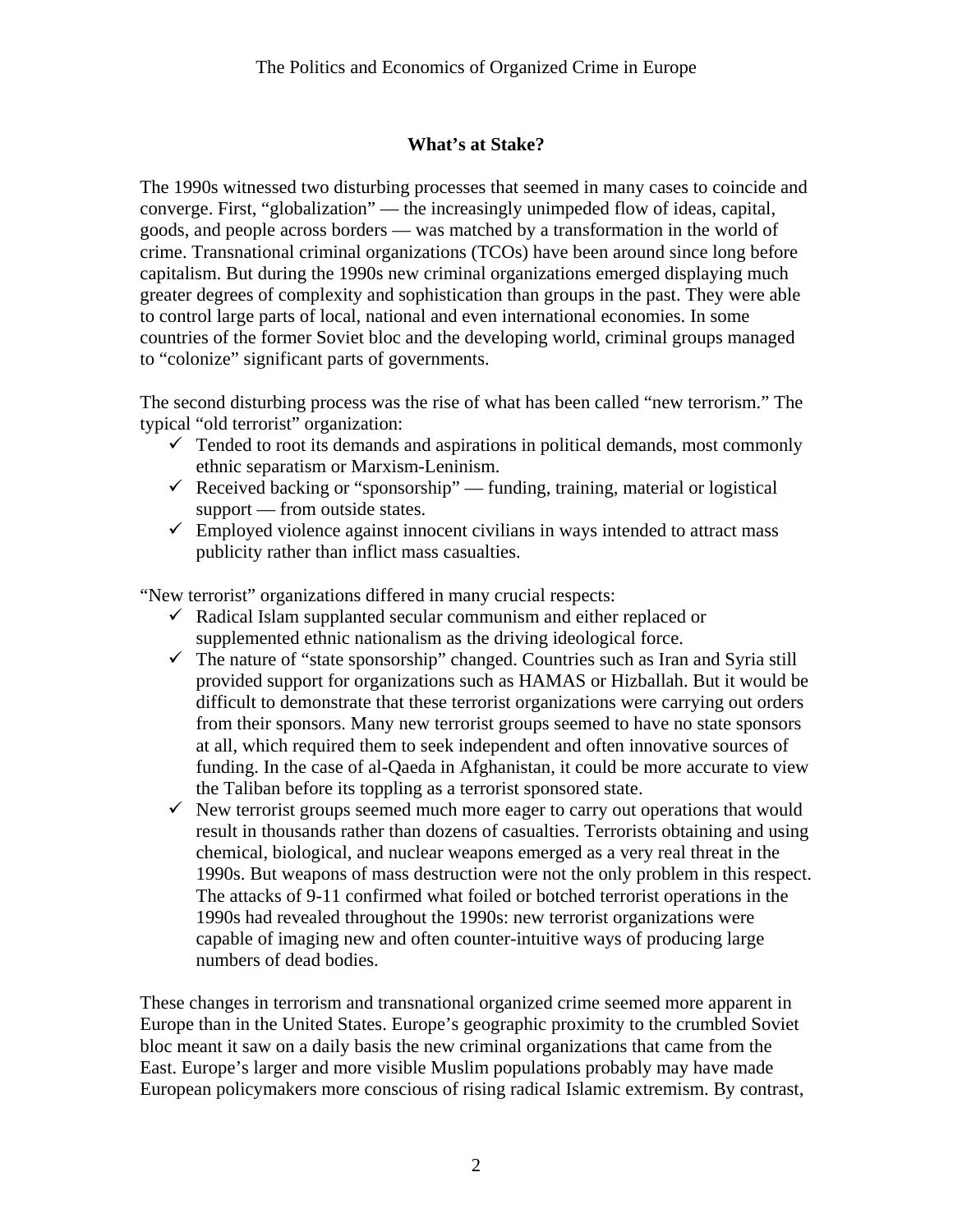American policymakers and experts in terrorism may have been distracted by two or three coincidences, and thus before 9-11 did not appreciate the nature of threat facing the US and its allies. First, because the first attack on the World Trade Center seemed to fail, and especially because one of its perpetrators was caught in such a laughable way trying to claim the damage deposit on the truck used in the attack — it was easy to dismiss Islamic extremists as a serious threat. Second, the fact that the one mass casualty terrorist attack on American soil — Oklahoma City — was carried out by White supremacists made many Americans assume the gravest threat would come from homegrown militias. Reinforcing this belief, perhaps, were the large attacks on American interests carried out in countries such as Kenya, Tanzania, and Yemen. It was easy to assume that foreign enemies of the US did not threaten the homeland.

While Europeans often claim they understood the dangers of "new terrorism" long before the Americans' attention was focused by the attacks of 9-11, several features of the attacks forced Europeans to rethink many of their assumptions about terrorism. Most of the hijackers had spent long periods of time in Europe, where important aspects of the attacks were planned and organized. Because they gave no appearance of being drawn or extremist Muslim groups, these individuals had not attracted very much attention from authorities. Clearly, Europe was a crucial and heretofore unappreciated part of a global network of Islamic extremists who were capable of unexpectedly harming any country, even the world's sole superpower.

Several things may make it appear that changes in European transnational organized crime and terrorism are linked, perhaps even two sides of the same organizational structure. Without state sponsorship, extremist political and religious organizations may have to turn to illegal activities for funding. The symbiotic relation between guerrillas and the drug industry in Colombia is a paradigmatic case. A very large percent of the heroin consumed in Europe came from poppies grown in Afghanistan, where the Taliban was known to tax the production and transportation of opium. Add to this the fact that certain ethnic groups engaged in violent struggles for independence — Chechens, Kurds, and Albanians — were also engaged in illegal activities *and* were mostly Muslims.

Some similarities between transnational crime organizations and terrorist groups do indeed seem to indicate close linkages. Terrorist groups are almost by definition TCOs: they are usually transnational, organized, and seek to carry out crimes. More specifically, both types of transnational group not only operate in many countries; they also are often drawn from ethnic or religious groups whose members live and work across national borders. TCOs and terrorist groups resemble each other in the patterns of their organization: they are structured as networks rather than hierarchies, and they form loose alliances with other groups for particular operations or services. Both have quickly adopted the most modern technologies. TCOs and terrorist groups both employ violence; moreover, but neither are usually entirely criminal in their operations since both engage in a mixture of legal and illegal activities.

These similarities lead law enforcement officials often to assume that the same methods can be used to combat both organized crime and terrorism. It also may seem strategically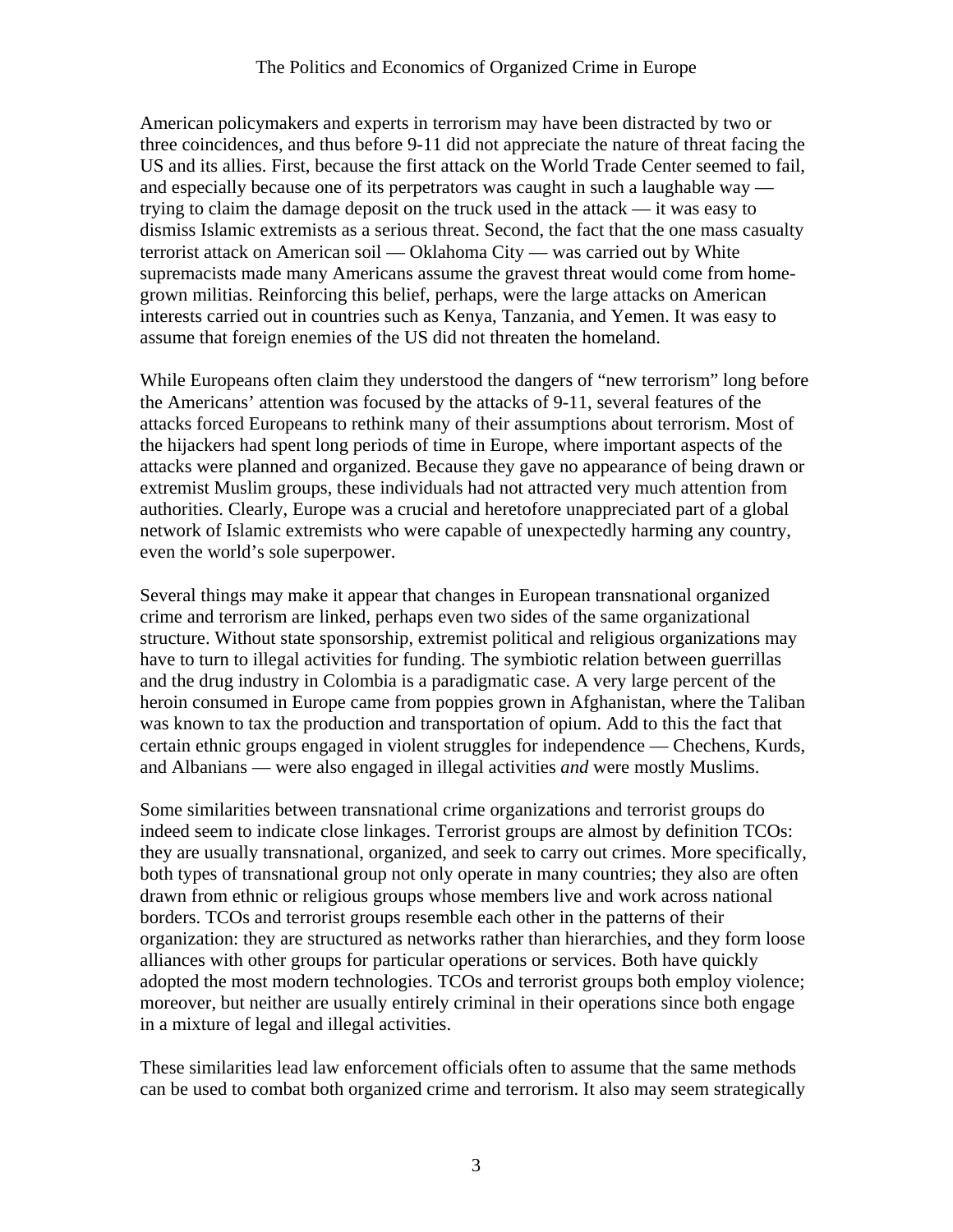useful to equate the two in the public mind. Believers in the political cause espoused by extremist groups might be less inclined to support the group if extremists are not holy warriors but are instead little more than criminals, thugs seeking only dirty profits. This might be heightened when the dirty profits are seen as resulting from drugs, which are condemned by most religions. On the other hand, it may seem easier to mobilize public support for an attack on ordinary criminals if they can be portrayed as terrorists who threaten political stability and democracy itself.

But if the important differences between TCOs and extremist groups are not recognized, mistaken policies are all but guaranteed. Most important of these differences is that terrorist groups are striving for radical political changes; TCOs are usually much more conservative, preferring to preserve comfortable (and often corrupt) relations with politicians, seeking predictability and stability. Profits may be necessary for terrorist groups to achieve their political objectives, but they are a means to an end. For TCOs, profits are the end, the reason for being. Terrorist organizations and TCOs operate secretively, in the shadows. But terrorism is by its definition a dramatic act, intended to convey a very loud message to a very large audience (or more accurately, to convey several loud messages to multiple audiences). Organized crime groups use violence flamboyantly rather than dramatically: they seek to punish or deter their foes, not to send a broader message. While neither flinches from employing violence against innocents, the two types of organization often differ in how violence is used. Organized crime groups are seen to use violence more discriminately, terrorists indiscriminately.

A final point necessary to keep in mind when looking at terrorism in Europe is that not all terrorism is created equal. The hijackers on 9-11 weren't Basques or Breton separatists. Our primary threat is from a global Islamic extremist movement that is able and willing to use mass violence to damage the vital interests of the United States and our allies. This isn't the only thing worth addressing, of course. Terrorism and organized crime in Europe also pose secondary threats, including:

- $\checkmark$  Jeopardizing the stability of the new democracies in Eastern and Baltic Europe through governmental corruption or heightening ethnic tensions.
- $\checkmark$  Damaging the health of the economy of Europe and thus the economy of the world.
- $\checkmark$  Reopening the "black hole" of disorder and conflict in the Balkans that threatened the stability of Europe as a whole in the 1990s.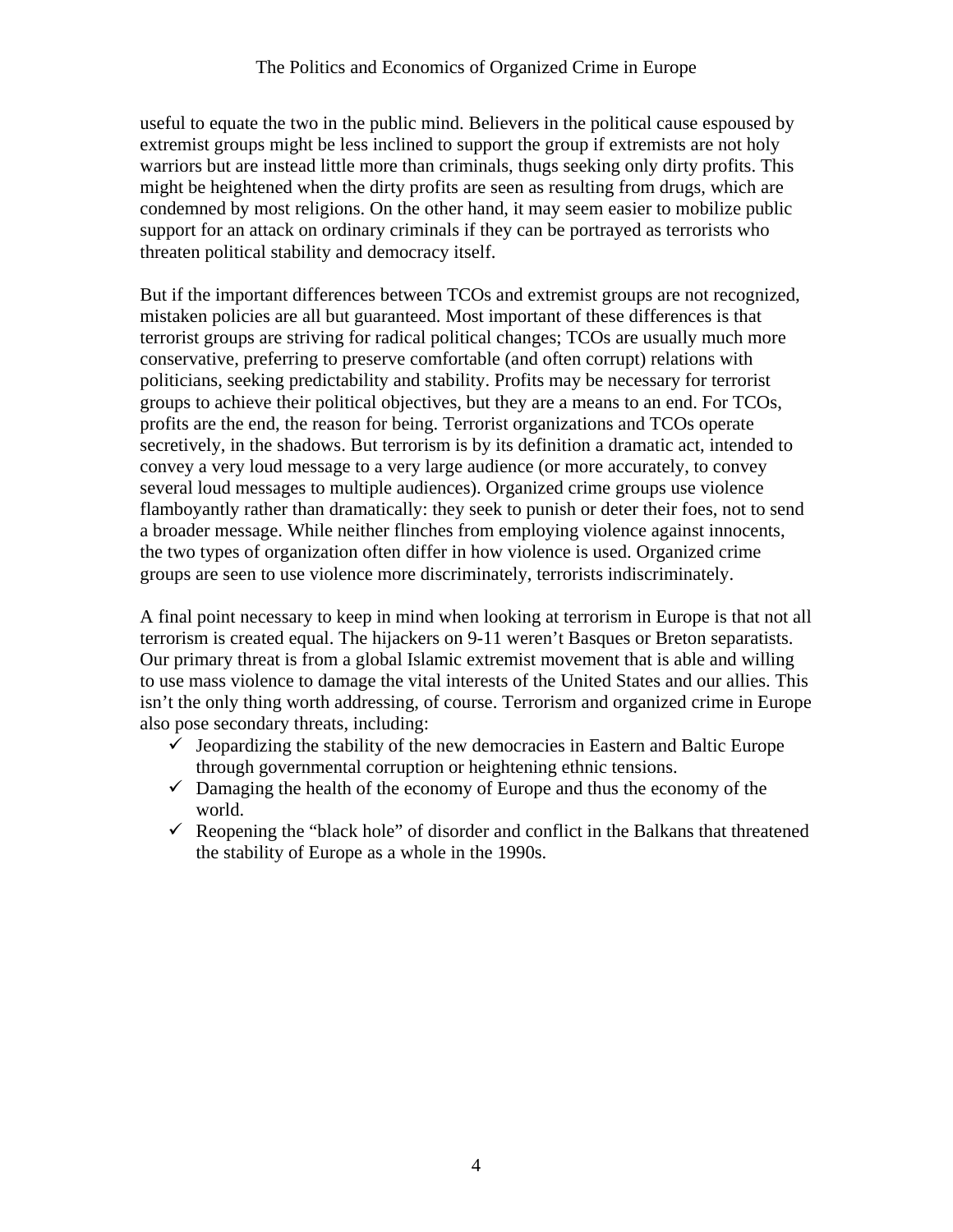#### **An Overview of Recent Patterns and Trends in European Organized Crime**

Of the many large forces have reshaped organized crime in Europe the last five to ten years, none is more important than the collapse of communism in the Soviet bloc. Consider only a few consequences:

- $\checkmark$  Most obvious (although not necessarily most important) has been the rise of Russian, East European, and post-Soviet organized groups of criminals. Crime, as they say, was the first industry to be privatized in virtually every country's transition. These groups struggled for control over the post-communist space; moreover, because of the sudden removal of many barriers to trade and investment between East and West Europe these groups were able to establish a presence in the legal and illegal sectors of the West European economies.
- $\checkmark$  The fall of communism has contributed to a massive shift of populations from East to West, both legally and illegally. Crumbling economies at home combined with sometimes unrealistic dreams of good paying jobs in West Europe to drive hundreds of thousands of young men and women to the countries of the European Union. Even those who didn't come to the West intending to work in illegal occupations found few other alternatives.
- $\checkmark$  The abrupt collapse of order in the Soviet bloc unleashed a torrent of good into illegal markets, ranging from non-ferrous metals to advanced weapons.
- $\checkmark$  The collapse of the Soviet Union opened the channels for a vast river of narcotics that now flow from Afghanistan and Central Asia, through Russia and Caucasus, through the Balkans and into West Europe.

A side effect of the collapse of communism that deserves separate mention is the Wars of Yugoslav Succession in the 1990s. The result was a flood of refugees into Western and Central Europe. Gangs based on ethnic Albanian clans from Kosovo and Macedonia as well as from Albania moved into the West European countries and established hold over much of the distribution of drugs and other illegal commodities and services. The fighting and economic sanctions on the fragments of Yugoslavia created opportunities for very large black market profits; those groups that so profited have translated in many cases their wealth into political power.

The political and economic unification of Europe has profoundly shaped the patterns of organized crime. It goes beyond the free movement of goods, services, and people within the EU, although that is of course very important. Union-wide regulatory and law enforcement institutions have not developed as quickly as criminals' abilities to evade these institutions.

Despite an increasing ability for TCOs to operate throughout Europe, significant differences between countries and regions remain. The following is not a comprehensive overview of patterns the organized crime, but rather is meant to give a flavor for the different regions and a few particularly significant countries.

#### **Western Europe**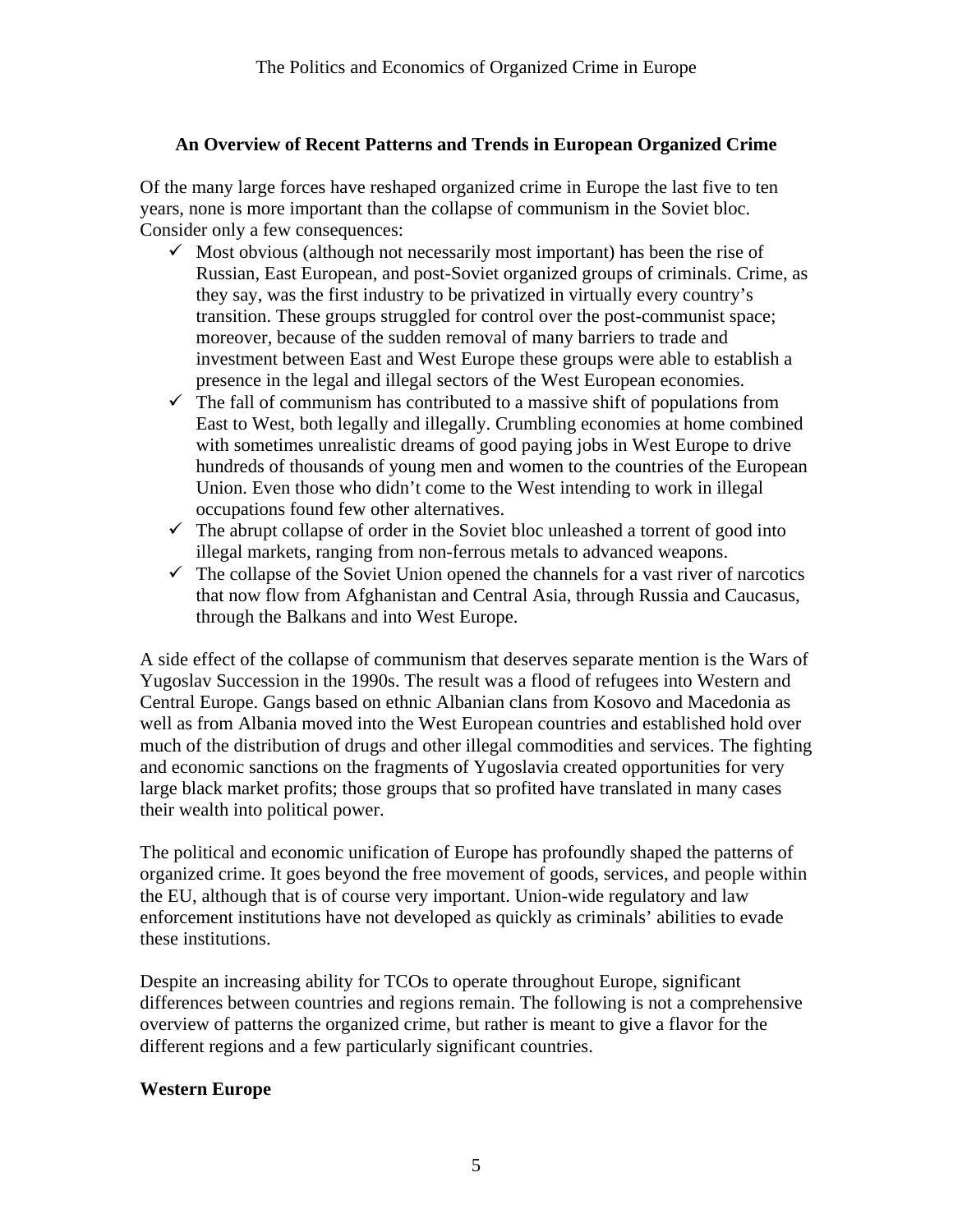The members of the European Union have the best developed legal structures, and tend to be among the least corrupt governments in the world. Unlike the countries to the East, this means that the legal sectors of the economy are usually able to stay legal, untainted by TCOs (or at least criminal organizations are often forced to follow rules of legality and transparency when they operate in the legal sectors; financial institutions have tended not to track money that goes from being "dirty" to being "clean" … instead of making sure money is not laundered, they simply certify that the money is clean).

Many of the features that make the countries of West Europe attractive to legitimate businesses also appeal to criminal operations: excellent air- and seaports, the world's best electronic and physical infrastructure, hundreds of millions of wealthy consumers, and so on.

As former empires, many West European countries maintain close ties to their former colonies. This allows a movement of goods and people from under-regulated and often chaotic countries in Africa, Asia, and the Middle East. Ethnic minorities nearly control many illegal markets. Among the most frequently cited groups are Turks and Kurds, Albanians and Serbs, and Russians and other post-Soviet ethnicities. Nevertheless, most observers note a greater willingness of ethnically-based groups and gangs to cooperate in networks and strategic alliances with groups of other ethnicities. As a result, the ethnic map of organized crime in Europe is more complex than it has ever been, as is the organizational structure.

Some examples of West European countries' "specializations" in organized crime:

- $\checkmark$  Belgium has parlayed its status as former colonial power into being a major dealer of illegal arms to Africa; since diamonds are often used as payment, Antwerp has a large sub-industry dealing with "blood diamonds." Belgian identity papers are easily forged and circulated.
- $\checkmark$  Because of lax enforcement of banking laws and (at least in the past) corruptible officials, France has been a preferred country for money laundering.
- $\checkmark$  In Northern Ireland, for years rival groups were funded by trading narcotics. This trade continues, with loyalist and republican groups leaving their causes for profit-making opportunities

## **The Balkans**

As noted above, the disruptions of the Wars of Yugoslav Succession in the 1990s combined with the collapse of communism to allow criminal groups to obtain a stronger position than almost anywhere else … residents of the area refer to "Mafia Republics." The region is an important route for the transshipment of drugs and human beings from East to West.

## **Central and Eastern Europe**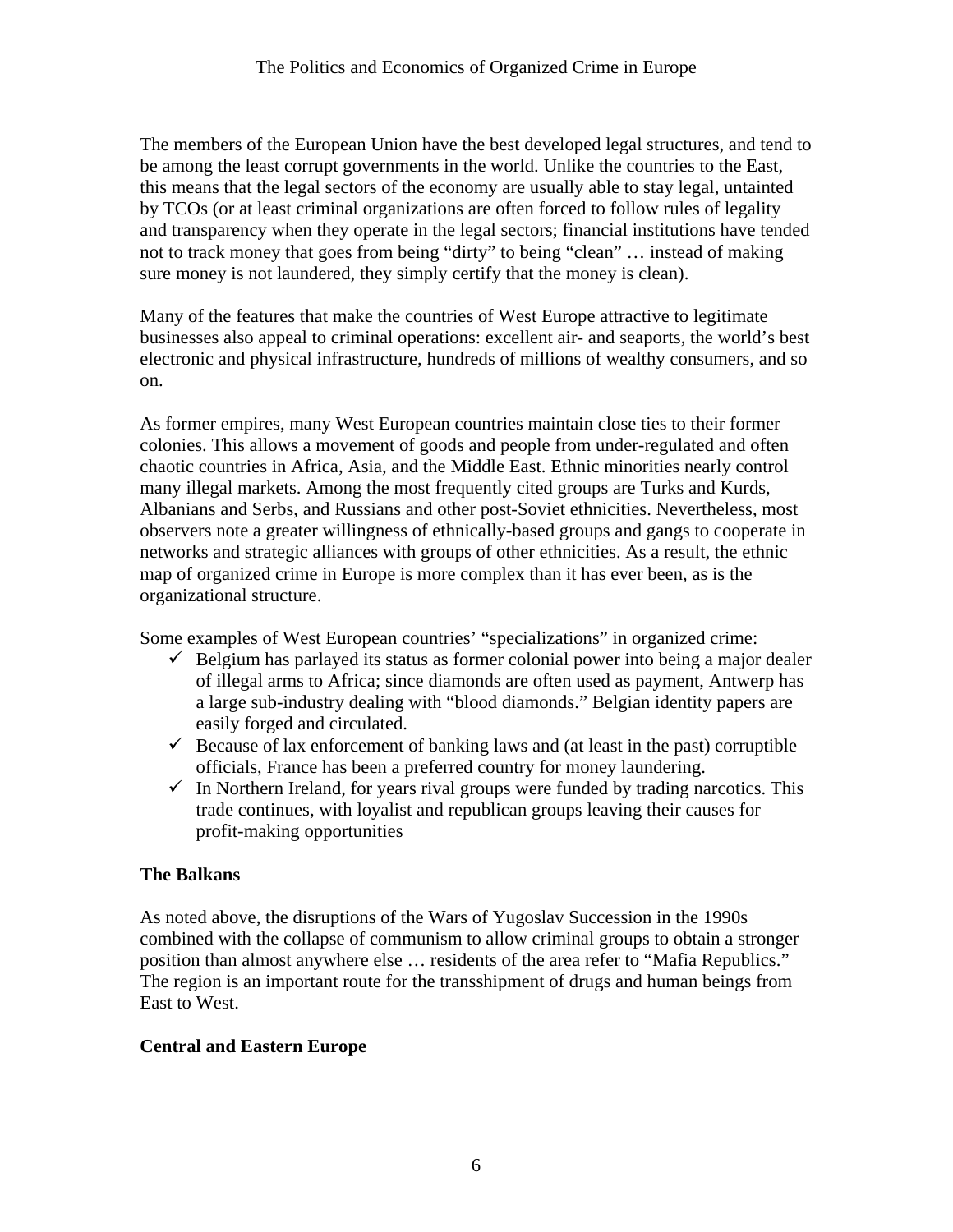To varying degrees, the countries of Central Europe (Poland, the Czech Republic, Hungary, Slovakia and Slovenia) have been cleaning their economies of the postcommunist organized crime groups that flourished in the fist part of the 1990s. It helps to have an open door to the European Union, a door that policymakers in these countries know could be closed if they fail to make reforms. Relatively permeable borders to the East mean Russian and other post-Soviet crime groups will use these countries as access points to the wealthy West.

## **The Baltics**

The situation in Lithuania, Latvia, and Estonia is similar to the Central European countries, although because of the closer geographic and cultural proximity to the rest of the former USSR it has been harder for the Balts to evict criminal groups that colonized parts of the economy and government. The current political crisis in Lithuania over the president's relations to Russian TCOs illustrates how much father all three have to go.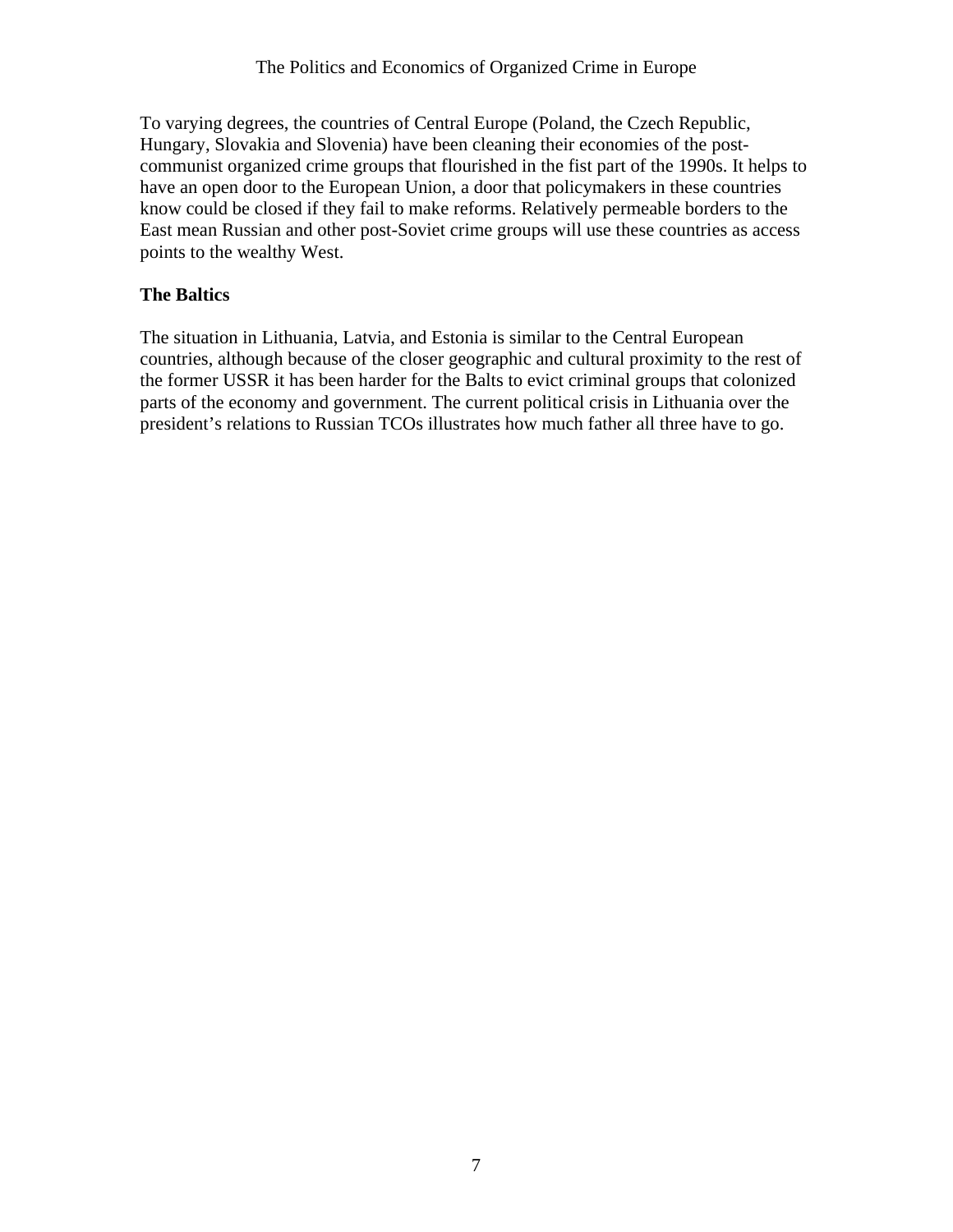#### **Terrorist Groups in Europe**

Prior to 9-11, West Europe provided an even friendlier environment for many extremist and terrorist organizations than it did for TCOs. It offered excellent infrastructure for communicating with the entire world. Once inside Europe it was easy for anyone to travel freely. Large and relatively prosperous communities of ethnic minorities simplified fundraising. The high level of civil rights and freedoms meant that most groups that did not themselves engage in terrorist acts within particular countries could use those countries for recruiting, fundraising, and propaganda purposes.

The fact that so many of the 9-11 conspirators operated in Europe below the attention of authorities has forced a shift in perspective. Most had no apparent connections to known extremist organizations, certainly not to organized crime groups.

This means that the traditional way of viewing terrorist organizations in a region such as Europe may be of limited utility. Keeping track of existing groups is clearly important for the countries of Europe: the Spanish must worry about ETA, Northern Ireland and the UK must worry about the violent splinter groups on the sides of the republicans and the unionists, and so on. But there is a good chance that a mass casualty attack in the US or Europe will be conducted by individuals without a clear affiliation with any of these groups.

Below are the groups operating in Europe that were listed as "Designated Foreign Terrorist Organizations" or "Other Terrorist Groups" in the US State Department's *Patterns of Global Terrorism 2002* report. These groups fall into four categories:

- 1. Subnational Groups Employing Terrorist Methods. Most are separatists (Irish republicans, Kurdish, Basque) or resist separatists (Irish unionists).
- 2. Ideologically Driven Groups Employing Terrorist Methods. Most of these groups are successors or remnants of the "old terrorist" Marxist movements of the 1970s and 1980s.
- 3. Outside Terrorist Groups with Targets in Europe.
- 4. Outside Terrorist Groups with Support Operations in Europe. These groups raise funds (usually among diasporas) and try to shape European opinion without engaging in terrorist actions on European soil.

#### **1. Subnational European Groups that Employ Terrorist Methods**

**Real IRA (RIRA)** a.k.a True IRA. Formed in early 1998 as clandestine armed wing of the 32-County Sovereignty Movement, a "political pressure group" dedicated to removing British forces from Northern Ireland and unifying Ireland. RIRA also seeks to disrupt the Northern Ireland peace process. Despite internal rifts and calls by some jailed members—including the group's founder Michael "Mickey" McKevitt—for a cease-fire and the group's disbandment, the group pledged additional violence and has continued to conduct attacks. Many Real IRA members are former Provisional IRA members who left that organization following the Provisional IRA cease-fire and bring to RIRA experience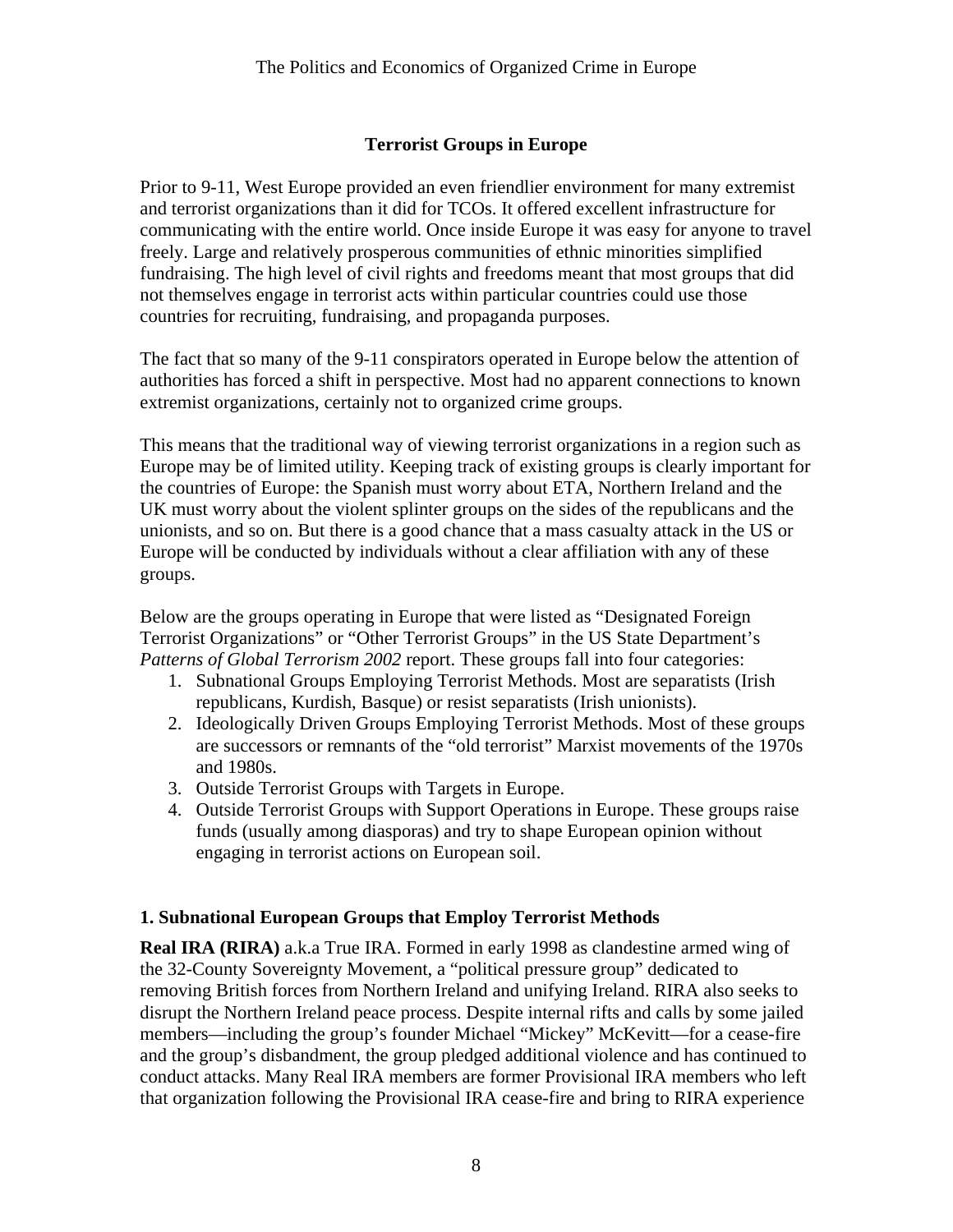in terrorist tactics and bomb-making. Targets have included civilians (most notoriously in the August 1998 Omagh bombing), the British military, the police in Northern Ireland and Northern Ireland Protestant communities. Since October 1999, RIRA has carried out more than 80 terrorist attacks. RIRA claimed responsibility for an attack in August at a London Army Base that killed a construction worker. Suspected of receiving funds from sympathizers in the United States and of attempting to buy weapons from US gun dealers. RIRA also is reported to have purchased sophisticated weapons from the Balkans

**Basque Fatherland and Liberty (ETA)** a.k.a. Euzkadi Ta Askatasuna: Founded in 1959 with the aim of establishing an independent Basque homeland based on Marxist principles in northern Spain and southwestern France. Primarily involved in bombings and assassinations of Spanish Government officials, security and military forces, politicians, and judicial figures; in December 2002, ETA reiterated its intention to target Spanish tourist areas. The group has killed more than 800 persons and injured hundreds of others since it began lethal attacks in the early 1960s. ETA finances its activities through kidnappings, robberies, and extortion.

**Kurdistan Workers' Party (PKK)** a.k.a. Kurdistan Freedom and Democracy Congress (KADEK) and Freedom and Democracy Congress of Kurdistan. Founded in 1974 as a Marxist-Leninist insurgent group primarily composed of Turkish Kurds. The group's goal has been to establish an independent, democratic Kurdish state in the Middle East. In the early 1990s, the PKK moved beyond rural-based insurgent activities to include urban terrorism. Turkish authorities captured Chairman Abdullah Ocalan in Kenya in early 1999; the Turkish State Security Court subsequently sentenced him to death. In August 1999, Ocalan announced a "peace initiative," ordering members to refrain from violence and requesting dialogue with Ankara on Kurdish issues. The PKK/KADEK did not conduct a terrorist attack in 2002; however, the group periodically issues veiled threats that it will resume violence if the conditions of its imprisoned leader are not improved, and it continues its military training and planning. Has thousands of sympathizers in Turkey and Europe.

**Continuity Irish Republican Army (CIRA).** Terrorist splinter group formed in 1994 as the clandestine armed wing of Republican Sinn Fein (RSF), which split from Sinn Fein in 1986. "Continuity" refers to the group's belief that it is carrying on the original IRA goal of forcing the British out of Northern Ireland. Cooperates with the larger Real IRA. Suspected of receiving funds and arms from sympathizers in the United States. May have acquired arms and materiel from the Balkans in cooperation with the Real IRA.

**Irish Republican Army (IRA)** a.k.a. Provisional Irish Republican Army (PIRA), the Provos (Sometimes referred to as the PIRA to distinguish it from RIRA and CIRA.) Dissension within the IRA over support for the Northern Ireland peace process resulted in the formation of two more radical splinter groups: Continuity IRA, in 1995 and the Real IRA in 1997. Until its July 1997 cease-fire, the Provisional IRA had sought to remove British forces from Northern Ireland and unify Ireland by force. In July 2002, the IRA reiterated its commitment to the peace process and apologized to the families of what it called "non-combatants" who had been killed or injured by the IRA. The IRA is organized into small, tightly knit cells under the leadership of the Army Council. Has in the past received aid from a variety of groups and countries and considerable training and arms from Libya and the PLO. Is suspected of receiving funds, arms, and other terrorist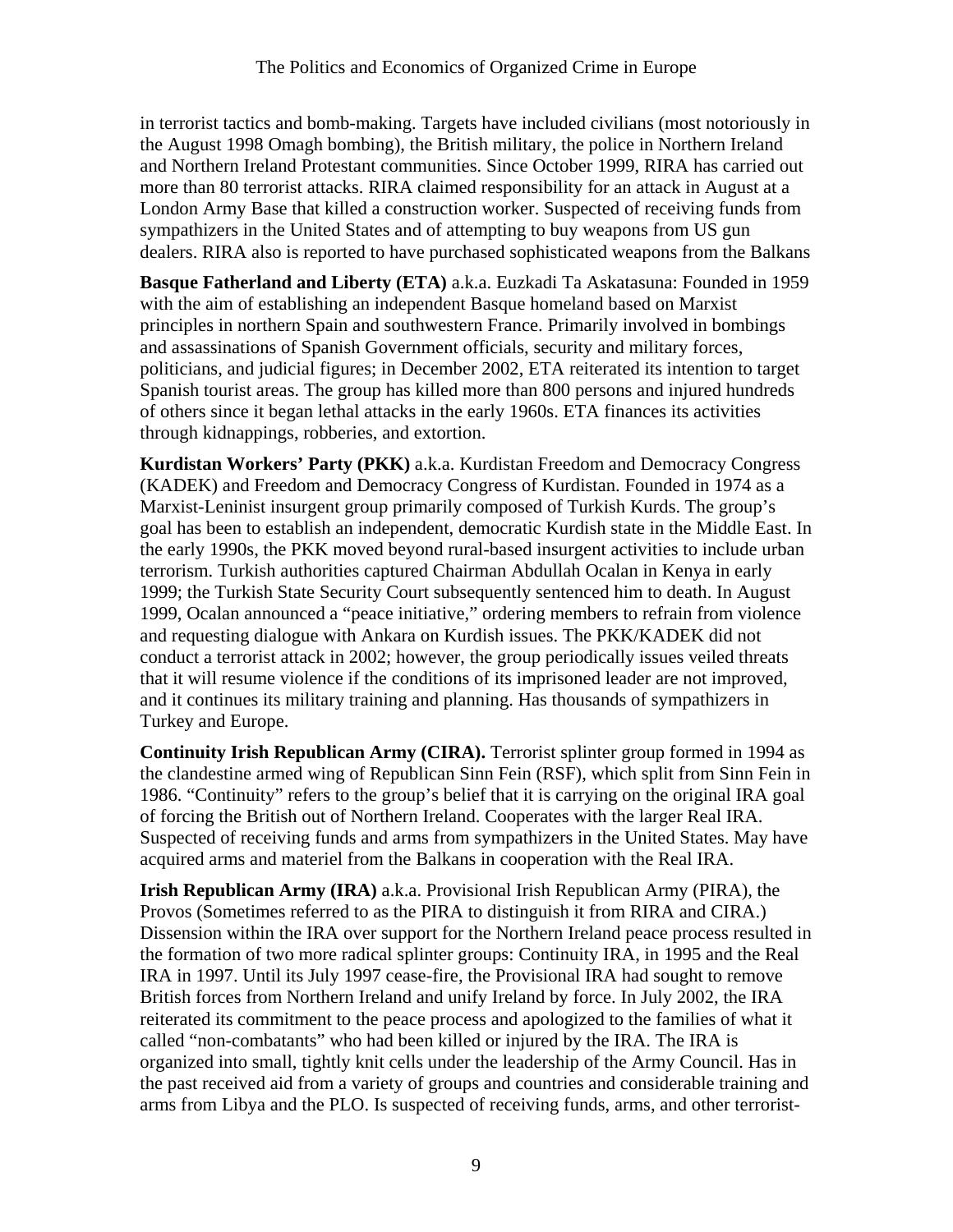related materiel from sympathizers in the United States. Similarities in operations suggest links to ETA and the FARC. In August 2002, three suspected IRA members were arrested in Colombia on charges of assisting the FARC to improve its explosives capabilities.

**Loyalist Volunteer Force (LVF):** An extreme loyalist group formed in 1996 as a faction of the loyalist Ulster Volunteer Force (UVF) but did not emerge publicly until 1997. Composed largely of UVF hardliners who have sought to prevent a political settlement with Irish nationalists in Northern Ireland by attacking Catholic politicians, civilians, and Protestant politicians who endorse the Northern Ireland peace process. LVF occasionally uses the Red Hand Defenders as a cover name for its actions but has called for the group's disbandment. Bombings, kidnappings, and close-quarter shooting attacks. Finances its activities with drug money and other criminal activities.

**Red Hand Defenders (RHD):** Extremist terrorist group formed in 1998 and composed largely of Protestant hardliners from loyalist groups observing a cease-fire. Red Hand Defenders seeks to prevent a political settlement with Irish nationalists by attacking Catholic civilian interests in Northern Ireland. In January 2002, the group announced all staff at Catholic schools in Belfast and Catholic postal workers were legitimate targets. Despite calls in February by the Ulster Defense Association (UDA), Ulster Freedom Fighters (UFF), and Loyalist Volunteer Force (LVF) to announce its disbandment, RHD continued to make threats and issue claims of responsibility. RHD is a cover name often used by elements of the banned UDA and LVF. In recent years, the group has carried out numerous pipe bombings and arson attacks against "soft" civilian targets such as homes, churches, and private businesses.

**Ulster Defense Association/Ulster Freedom Fighters (UDA/UFF):** The Ulster Defense Association (UDA), the largest loyalist paramilitary group in Northern Ireland, was formed in 1971 as an umbrella organization for loyalist paramilitary groups such as the Ulster Freedom Fighters (UFF). Today, the UFF constitutes almost the entire UDA membership.

## **2. Ideologically-Driven European Groups Employing Terrorist Methods**

**Revolutionary Nuclei (RN)** a.k.a. Revolutionary Cells. Revolutionary Nuclei (RN) emerged from a broad range of antiestablishment and anti-US/ NATO/EU leftist groups active in Greece between 1995 and 1998. The group is believed to be the successor to or offshoot of Greece's most prolific terrorist group, Revolutionary People's Struggle (ELA), which has not claimed an attack since January 1995. Indeed, RN appeared to fill the void left by ELA, particularly as lesser groups faded from the scene. RN's few communiques show strong similarities in rhetoric, tone, and theme to ELA proclamations. RN has not claimed an attack since November 2000 nor has it announced its disbandment.

**Revolutionary Organization 17 November** a.k.a. 17 November: Radical leftist group established in 1975 and named for the student uprising in Greece in November 1973 that protested the ruling military junta. Anti-Greek establishment, anti-US, anti-Turkey, anti-NATO group that seeks the ouster of US Bases from Greece, the removal of Turkish military forces from Cyprus, and the severing of Greece's ties to NATO and the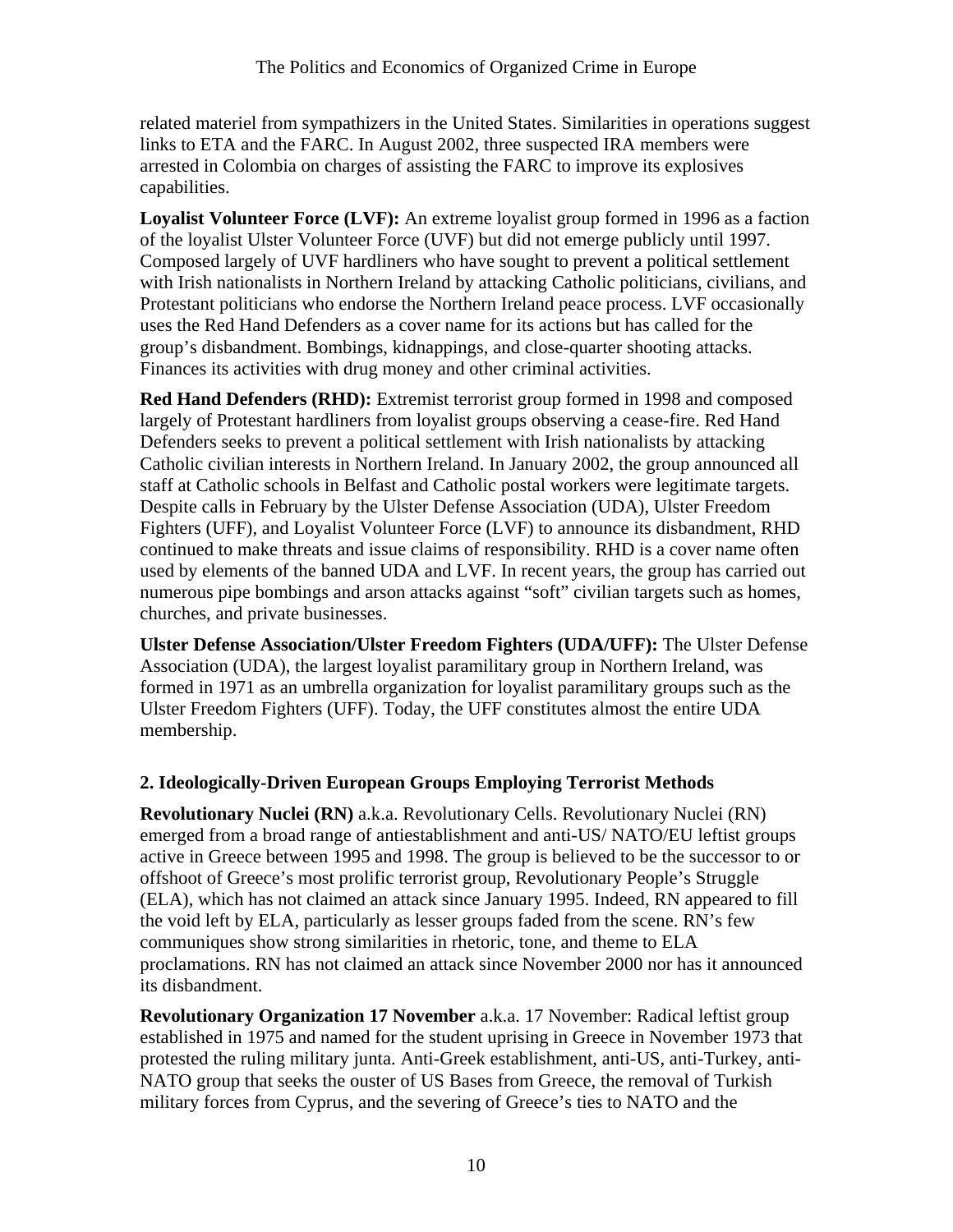European Union (EU). Initially conducted assassinations of senior US officials and Greek public figures. Added bombings in the 1980s. Since 1990 has expanded its targets to include EU facilities and foreign firms investing in Greece and has added improvised rocket attacks to its methods. Supports itself largely through bank robberies. A failed 17 November bombing attempt in June at the Port of Piraeus in Athens coupled with robust detective work led to the first-ever arrests of this group; trials began in March 2003.

**Revolutionary People's Liberation Party/Front (DHKP/C)** a.k.a. Devrimci Sol, Revolutionary Left, Dev Sol: Originally formed in 1978 as Devrimci Sol, or Dev Sol, a splinter faction of Dev Genc (Revolutionary Youth). Renamed in 1994 after factional infighting; "Party" refers to the group's political activities, while "Front" is a reference to the group's militant operations. The group espouses a Marxist-Leninist ideology and is virulently anti-US, anti-NATO, and anti-Turkish Establishment. It finances its activities chiefly through armed robberies and extortion.

**Anti-Imperialist Territorial Nuclei (NTA)** a.k.a. Anti-Imperialist Territorial Units: Clandestine leftist extremist group that first appeared in the Friuli region in Italy in 1995. Adopted the class struggle ideology of the Red Brigades of the 1970s-80s and a similar logo—an encircled five-point star—for their declarations. Seeks the formation of an "anti-imperialist fighting front" with other Italian leftist terrorist groups including NIPR and the New Red Brigades. Opposes what it perceives as US and NATO imperialism and condemns Italy's foreign and labor policies.

**First of October Antifascist Resistance Group (GRAPO) Grupo de Resistencia Anti-Fascista Primero de Octubre:** Formed in 1975 as the armed wing of the illegal Communist Party of Spain during the Franco era. Advocates the overthrow of the Spanish Government and its replacement with a Marxist-Leninist regime. GRAPO is vehemently anti-US, seeks the removal of all US military forces from Spanish territory, and has conducted and attempted several attacks against US targets since 1977. The group issued a communiqué following the 11 September attacks in the United States, expressing its satisfaction that "symbols of imperialist power" were decimated and affirming that "the war" has only just begun. The group also bombed business and official sites, employment agencies, and the Madrid headquarters of the ruling Popular Party.

**New Red Brigades/Communist Combatant Party (BR/PCC)** a.k.a. Brigate Rosse/ Partito Comunista Combattente. This Marxist-Leninist group is a successor to the Red Brigades, active in the 1970s and 1980s. In addition to ideology, both groups share the same symbol, a five-pointed star inside a circle. The group is opposed to Italy's foreign and labor policies and NATO. May finance its activities through armed robberies.

**Revolutionary Proletarian Initiative Nuclei (NIPR)**: Clandestine leftist extremist group that appeared in Rome in 2000. Adopted the logo of the Red Brigades of the 1970s and 1980s—an encircled five-point star—for their declarations. Opposes Italy's foreign and labor polices. Has targeted property interests rather than personnel in its attacks. Did not claim responsibility for an attack since 2002.

## **3. Outside Terrorist Groups with Targets in European Countries**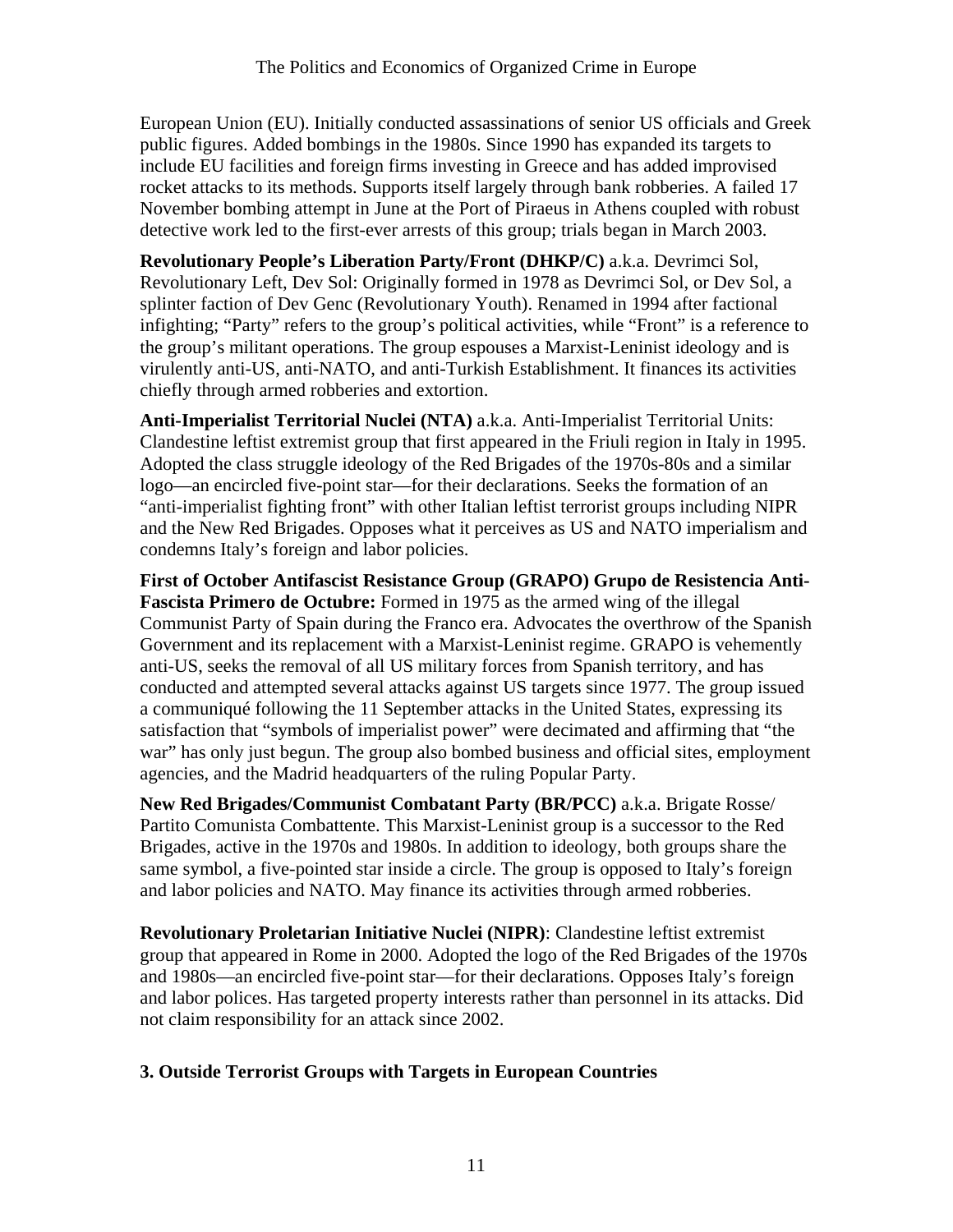**Armed Islamic Group (GIA):** An Islamic extremist group, the GIA aims to overthrow the secular Algerian regime and replace it with an Islamic state. Since announcing its campaign against foreigners living in Algeria in 1993, the GIA has killed more than 100 expatriate men and women—mostly Europeans—in the country. The group uses assassinations and bombings, including car bombs, and it is known to favor kidnapping victims and slitting their throats. The GIA hijacked an Air France flight to Algiers in December 1994. In 2002, a French court sentenced two GIA members to life in prison for conducting a series of bombings in France in 1995.

**Moroccan Islamic Combatant Group (GICM).** The goals of the Moroccan Islamic Combatant Group (GICM) reportedly include establishing an Islamic state in Morocco and supporting al-Qaeda's jihad against the West. The group appears to have emerged in the late 1990s and comprises Moroccan recruits who trained in armed camps in Afghanistan. GICM members interact with other North African extremists, particularly in Europe. GICM members, working with other North African extremists, engage in trafficking falsified documents and possibly gunrunning.

**The Tunisian Combatant Group (TCG):** The Tunisian Combatant Group (TCG), also known as the Jama'a Combattante Tunisienne, reportedly is seeking to establish an Islamic regime in Tunisia and targets US and Western interests. Probably founded in 2000 by Tarek Maaroufi and Saifallah Ben Hassine, the loosely organized group has come to be associated with al-Qaeda and other North African extremist networks that have been implicated in terrorist plots during the past two years. Belgian authorities continue to hold Maaroufi, whom they arrested in December 2001. Tunisians associated with the TCG are part of the support network of the broader international jihadist movement. According to European press reports, TCG members or affiliates in the past have engaged in trafficking falsified documents and recruiting for terror training camps in Afghanistan. Some TCG associates are suspected of planning an attack against the US, Algerian, and Tunisian diplomatic missions in Rome in January 2001.

## **4. Outside Terrorist Groups with Support Operations in Europe**

**HAMAS (Islamic Resistance Movement):** Receives some funding from Iran but primarily relies on donations from Palestinian expatriates around the world and private benefactors in moderate Arab states. Some fundraising and propaganda activity take place in Western Europe and North America.

**Hizballah (Party of God)** a.k.a. Islamic Jihad, Revolutionary Justice Organization, Organization of the Oppressed on Earth, and Islamic Jihad for the Liberation of Palestine: Has established cells in Europe, Africa, South America, North America, and Asia.

**Al-Jihad** a.k.a. Egyptian Islamic Jihad, Jihad Group, Islamic Jihad: Historically operated in the Cairo area, but most of its network is outside Egypt, including the United Kingdom.

**Kahane Chai (Kach):** Stated goal is to restore the biblical state of Israel. Kach (founded by radical Israeli-American rabbi Meir Kahane) and its offshoot Kahane Chai, which means "Kahane Lives," (founded by Meir Kahane's son Binyamin following his father's assassination in the United States) supported Baruch Goldstein's attack in February 1994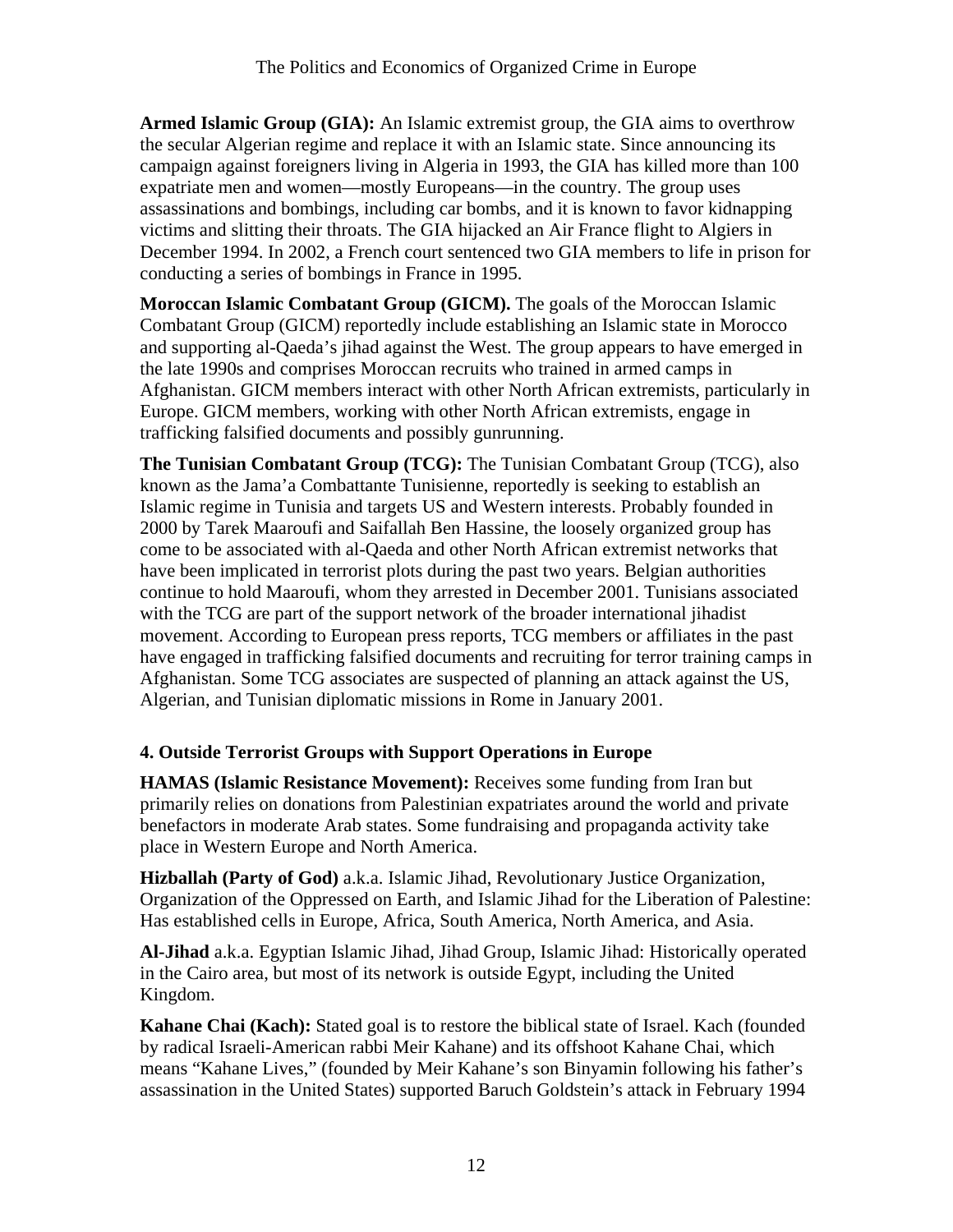on the al-Ibrahimi Mosque—Goldstein was affiliated with Kach—and verbally attack the Israeli Government. Receives support from sympathizers in the United States and Europe.

**Lashkar-e-Tayyiba(LT) (Army of the Righteous):** Collects donations from the Pakistani community in the Persian Gulf and United Kingdom, Islamic NGOs, and Pakistani and Kashmiri businessmen. The LT also maintains a Web site (under the name of its parent organization Jamaat ud-Daawa), through which it solicits funds and provides information on the group's activities. The amount of LT funding is unknown. The LT maintains ties to religious/military groups around the world, ranging from the Philippines to the Middle East and Chechnya through the MDI fraternal network. In anticipation of asset seizures by the Pakistani Government, the LT withdrew funds from bank accounts and invested in legal businesses, such as commodity trading, real estate, and production of consumer goods.

**Liberation Tigers of Tamil Eelam (LTTE)** Other known front organizations: World Tamil Association (WTA), World Tamil Movement (WTM), the Federation of Associations of Canadian Tamils (FACT), the Ellalan Force, the Sangilian Force. Founded in 1976, the LTTE is the most powerful Tamil group in Sri Lanka and uses overt and illegal methods to raise funds, acquire weapons, and publicize its cause of establishing an independent Tamil state. The LTTE began its armed conflict with the Sri Lankan Government in 1983 and has relied on a guerrilla strategy that includes the use of terrorist tactics. The LTTE also has a significant overseas support structure for fundraising, weapons procurement, and propaganda activities. The LTTE's overt organizations support Tamil separatism by lobbying foreign governments and the United Nations. The LTTE also uses its international contacts to procure weapons, communications, and any other equipment and supplies it needs. The LTTE exploits large Tamil communities in North America, Europe, and Asia to obtain funds and supplies for its fighters in Sri Lanka.

**The Salafist Group for Call and Combat (GSPC):** The Salafist Group for Call and Combat (GSPC), an outgrowth of the GIA, appears to have eclipsed the GIA since approximately 1998, and is currently the most effective armed group inside Algeria. In contrast to the GIA, the GSPC has gained popular support through its pledge to avoid civilian attacks inside Algeria. Its adherents abroad appear to have largely co-opted the external networks of the GIA, active particularly throughout Europe, Africa, and the Middle East. Algerian expatriates and GSPC members abroad, many residing in Western Europe, provide financial and logistic support.

**Al-Ittihad al-Islami (AIAI)** a.k.a. Islamic Union: Somalia's largest militant Islamic organization rose to power in the early 1990s following the collapse of the Siad Barre regime. Its aims to establish an Islamic regime in Somalia and force the secession of the Ogaden region of Ethiopia have largely been abandoned. Some elements associated with AIAI maintain ties to al-Qaeda. AIAI sponsors Islamic social programs, such as orphanages and schools, and provides pockets of security in Somalia. Receives funds from Middle East financiers and Western diaspora remittances and suspected training in Afghanistan.